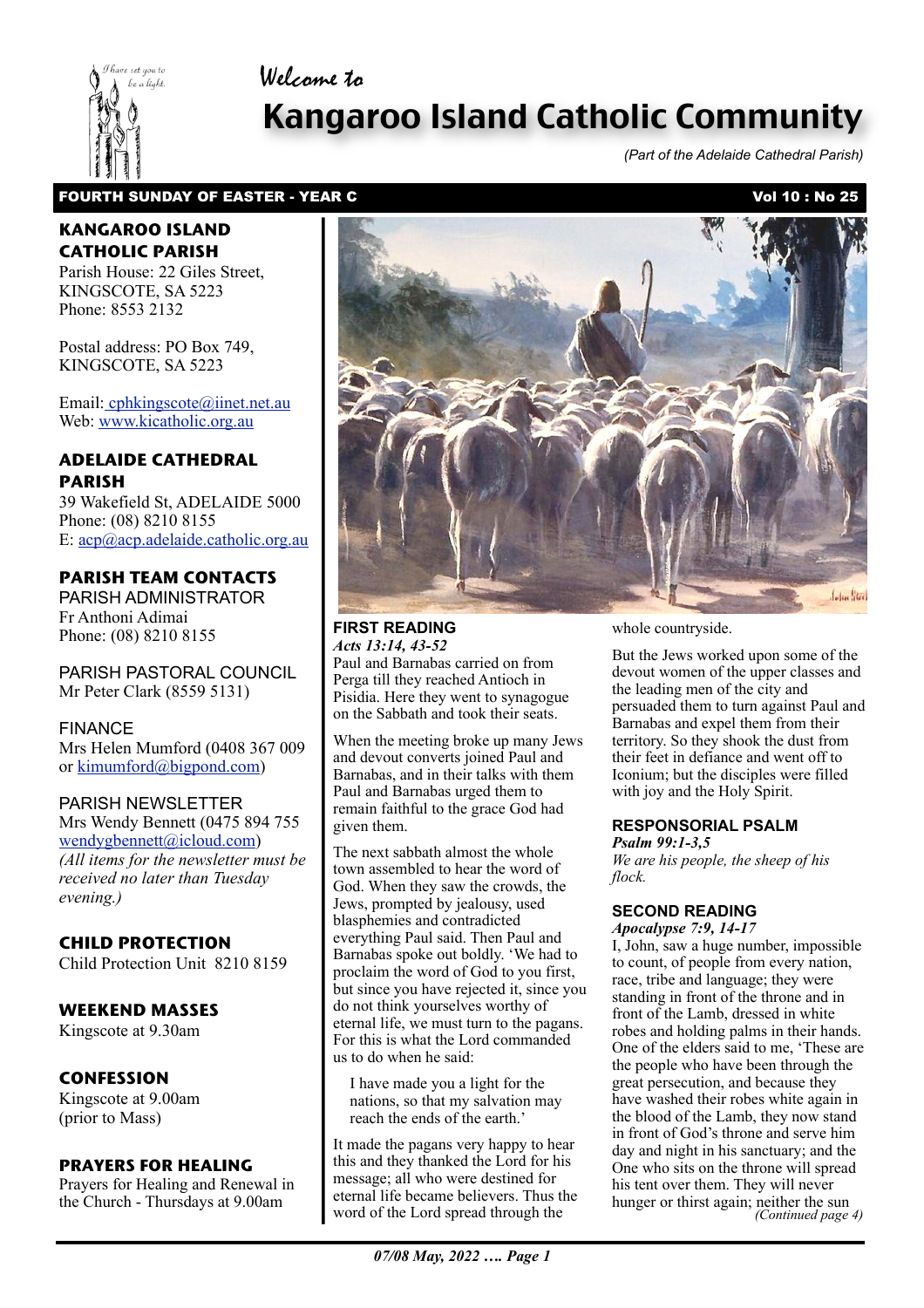

# **Bulletin Board**

## **PLEASE KEEP THESE PEOPLE IN YOUR PRAYERS**

**Sick:** Bill Roestenburg, Peter Weatherstone, Joelle Davidson

**May anniversaries:** Bill Berden, Mary Bradley, Peter Bradley, Baby Burden, Henry Carslake, Bob Clare, Jaunito Cruz, Charles Darcy, Timothy Hamm, Lorraine Holohan, Brian Kildea, Mildred Lashmar, Anthony Lonzar, Peter Lonzar, Dorothy McMahon, John Reynolds, Vikki Reynolds, Fiona Smith, Ann Wallace, Sr. Pauline Wallace, John Williams, Heather Willmott, Ross Wohling

*Please pray for all the faithful departed and may all our sick parishioners, relatives and friends know the healing love of Christ.*

\*\*\*\*\*

#### **PARISH ROSTERS**

| Comm            | Reader             | Cleaning |
|-----------------|--------------------|----------|
| $08/05$ A Gibbs | A Clark            | A Clark  |
| 15/05 S Semler  | P Clark            | A Clark  |
| $22/05$ M Glynn | L Grant            | C Berden |
| $29/05$ A Clark | K Hammatt C Berden |          |

### **PRIEST ROSTER**

*(Often this roster changes if something unforeseen crops up)* 08/05 Fr My Tran - Cathedral Parish 15/05 Fr Eldridge - St Francis of Assisi 22/05 Fr Iain Radvan

- 
- 29/05 Fr Anthoni Adimai Cathedral Parish

### **COVID RESTRICTIONS**

For the latest Archdiocesan restrictions please see page 4 of this bulletin. Please keep in mind the importance of social distancing and good hygiene practices.

#### **ANNUAL DIOCESAN COUNT OF ATTENDANCE**



As you may be aware, the Archdiocese of Adelaide conducts a Count of Attendance for four Masses held on the weekends during the month of May, which is used for pastoral planning and financial reporting. The count starts today. We need to record how many people are in the different age groups.

#### **ST VINCENT DE PAUL SOCIETY '22 WINTER APPEAL**

Please return St Vincent de Paul Winter Appeal envelopes this weekend with your donation.

Other donation methods are:

- Return your envelope with enclosed donation by post;
- Donate online at [www.vinnies.org.au](http://www.vinnies.org.au/) (Willunga Conference name can be entered on payment page online);
- Donate by calling 13 18 12.

#### **'THE SOUTHERN CROSS'**

The May issue of The Southern Cross, which includes Federal election coverage and other local news, will be available in parishes this weekend.

#### **LAUDATO SI' WEEK AUSTRALIA**  *May 16 to 24*

This week is a celebration of Pope Francis' encyclical Laudato Si' and a call to action for Catholics around the world. Bishop Vincent Long Van Nguyen OFM Conv of Parramatta, chair of the Bishops Commission for Social Justice, Mission and Service, has provided the attached message for Laudato Si' Week 2022.

Click here for [Bishop Long Laudato](https://adelaide.catholic.org.au/__files/f/123237/1.20220408%20Bishop%20Long%20Laudato%20Si)  [Si Week.](https://adelaide.catholic.org.au/__files/f/123237/1.20220408%20Bishop%20Long%20Laudato%20Si)

#### **DIOCESAN SYNOD REPORT**

The Archdiocese hosted the pre-synod gathering and presented the diocesan synod report at The Monastery on Saturday April 30. The report highlights the various consultations that have taken place in the Archdiocese over the past few years and the many voices of the Catholic community. It also presents a synthesis of the Diocesan Assembly recommendations and signals a commitment to a continued journey of synodality. The report, which will be sent to the Bishops Conference and directly to the Vatican, can be found at [www.adelaide.catholic.org.au](https://aus01.safelinks.protection.outlook.com/?url=http%3A%2F%2Fwww.adelaide.catholic.org.au%2F&data=05%7C01%7Clmcnamara%40adelaide.catholic.org.au%7Cd4231f51bf0344bd007a08da2ca2d066%7Cfe51d108d61d407cbcaaaab5af82a7ac%7C1%7C0%7C637871375039080314%7CUnknown%7CTWFpbGZsb3d8eyJWIjoiMC4wLjAwMDAiLCJQIjoiV2luMzIiLCJBTiI6Ik1haWwiLCJXVCI6Mn0%3D%7C3000%7C%7C%7C&sdata=1dhuFeYObxGhNRcYmEOn8nGWHdh7h9hzhhwk7z0PaAQ%3D&reserved=0)

#### **THREE ASPECTS OF DIVINE HUMAN ENCOUNTER**

The World Community for Christian Meditation South Australia, invites you to 'A Silent Retreat Day: three aspects of divine-human encounter' on Saturday May 14 at St Ignatius

Hall, Queen St, Norwood. The day will be led by Fr Michael Trainor and Josie Cirocco. Cost \$25. BYO lunch and also a mug or cup. For further information, go to [http://](https://aus01.safelinks.protection.outlook.com/?url=http%3A%2F%2Fwww.tinyurl.com%2F3k4mze95&data=05%7C01%7CCco-Reception%40adelaide.catholic.org.au%7Cd70c871f99014cedad4308da2723283f%7Cfe51d108d61d407cbcaaaab5af82a7ac%7C1%7C0%7C637865329207955476%7CUnknown%7CTWFpbGZsb3d8eyJWIjoiMC4wLjAwMDAiLCJQIjoiV2luMzIiLCJBTiI6Ik1haWwiLCJXVCI6Mn0%3D%7C3000%7C%7C%7C&sdata=DvM9zjGxtgX9%2BXmXAhRUKrNt531SZe9QzYXbhHSNcW8%3D&reserved=0) [www.tinyurl.com/3k4mze95](https://aus01.safelinks.protection.outlook.com/?url=http%3A%2F%2Fwww.tinyurl.com%2F3k4mze95&data=05%7C01%7CCco-Reception%40adelaide.catholic.org.au%7Cd70c871f99014cedad4308da2723283f%7Cfe51d108d61d407cbcaaaab5af82a7ac%7C1%7C0%7C637865329207955476%7CUnknown%7CTWFpbGZsb3d8eyJWIjoiMC4wLjAwMDAiLCJQIjoiV2luMzIiLCJBTiI6Ik1haWwiLCJXVCI6Mn0%3D%7C3000%7C%7C%7C&sdata=DvM9zjGxtgX9%2BXmXAhRUKrNt531SZe9QzYXbhHSNcW8%3D&reserved=0).



#### **WORLD DAY OF PRAYER FOR VOCATIONS**

*May 8, 2022*

The purpose of World Day of Prayer for Vocations is to publicly fulfill the

Lord's instruction to, *"Pray the Lord of the harvest to send laborers into his harvest"* (Mt 9:38; Lk 10:2). As a climax to a prayer that is continually offered throughout the Church, it affirms the primacy of faith and grace in all that concerns vocations to the priesthood and to the consecrated life.

2022 marks the 59th Anniversary of the World Day of Prayer for Vocations

#### **REMEMBER MAY 10**

In South Australia we will remember Dr George Duncan a devoted Anglican and a senior lecturer in Law at the Adelaide University who was murdered by unknown persons by being thrown into the River Torrens behind the University 50 years ago on May 10. This caused a great outcry, and led to the decriminalisation of homosexuality in South Australia, the first State to do so in Australia, in 1975. We pray for all who are persecuted for their sexuality and are the victims of violence, bullying, harassment and perfection around the world. *Fr Maurice Shinnick*

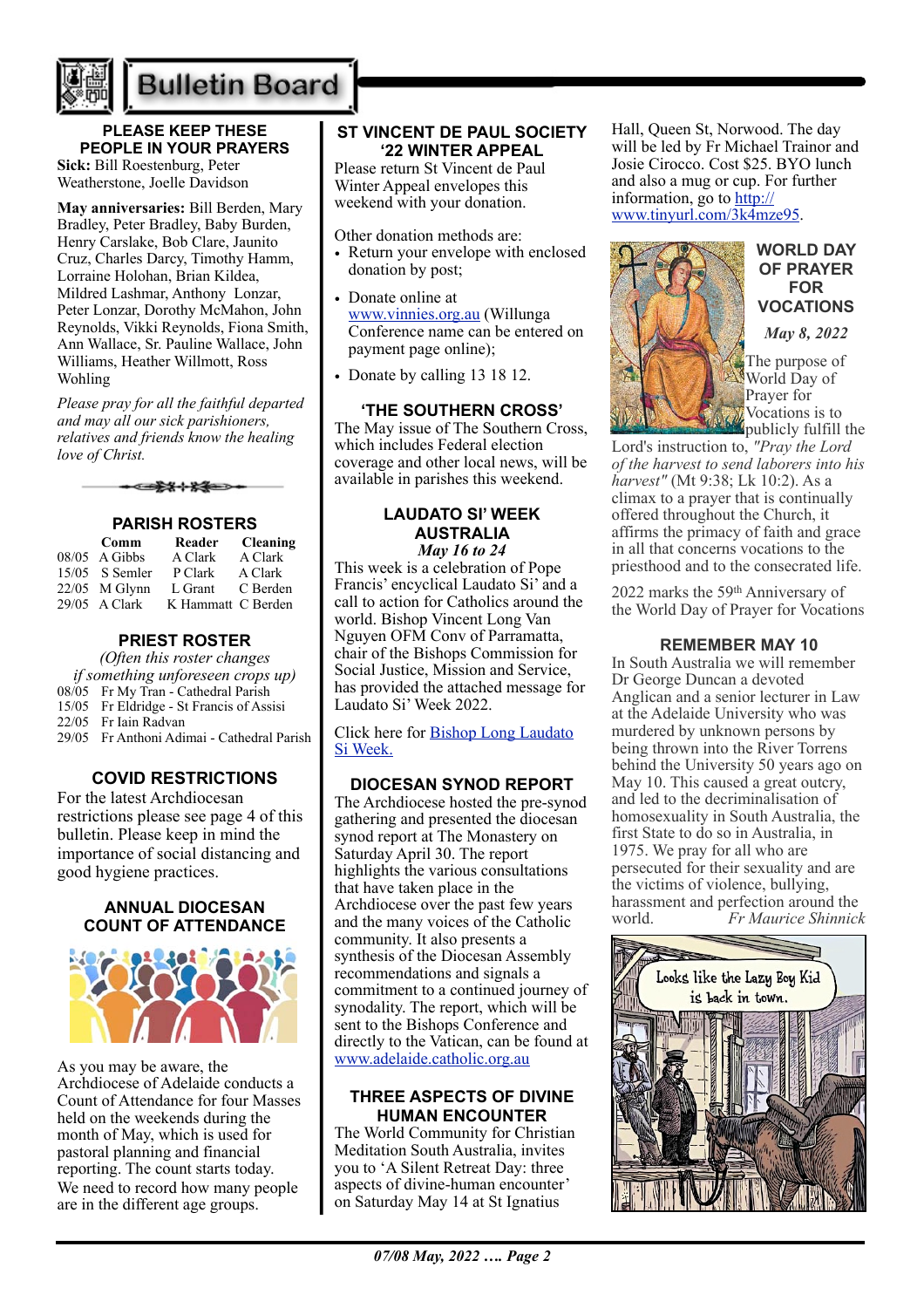

## **Ron Rolheiser column**

*Ronald Rolheiser, a Roman Catholic priest and member of the Missionary Oblates of Mary Immaculate. He is a community-builder, lecturer and writer. His books are popular throughout the English-speaking world and his weekly column is carried by more than sixty newspapers worldwide*

## **MANAGING AN ASCENSION**

A friend of mine, somewhat cynical about the church, recently remarked: "What the institutional church today is trying to do is to put its best face on the fact that it's dying. Basically, it's trying to manage a death."

What he's suggesting is that the church today, like a person struggling to accept a terminal diagnosis, is trying to reshape its imagination to eventually accommodate itself to the unthinkable, its own dying.

He's right in suggesting that the church today is trying to reshape its imagination, but he's wrong about what it's trying to manage. What the church is trying to manage today is not a death, but an ascension. What needs reshaping in our imagination today is the same thing that needed reshaping in the imagination of the first disciples in the forty days between the resurrection and the ascension. We need to understand again how to let go of one body of Christ so that it can ascend and we can again experience Pentecost. What's at stake here?

Among the elements within the paschal mystery, the ascension is the least understood. We are clearer about the meaning of the death and resurrection of Christ and the descent of the Spirit at Pentecost. We have less understanding of the ascension.

The forty days between the resurrection and the ascension were not a time of unadulterated joy for the first disciples. It was a time of some joy, but also of considerable confusion, despondency, and loss of faith. In the days before the ascension, the disciples were overjoyed whenever they recognized again their risen Lord, but most of the time they were confused, despondent, and full of doubt because they were unable to recognize the new presence of Christ in what was happening around them. At one point, they gave up completely and, as John put it,

went back to their former way of life, fishing and the sea.

However, during that time, Jesus slowly reshaped their imaginations. Eventually they grasped the fact that something had died, but that something else, far richer, had been born, and that now they needed to give up clinging to the way Jesus had formerly been present to them so that he could be present to them in a new way. The theology and spirituality of the ascension is essentially contained in these words: *Refuse to cling to what once was, let it go so that you can now recognize the new life you are already living and receive its spirit*. The synoptic gospels teach this to us in their pictorial rendering of the ascension, where a bodily Jesus blesses everyone and then rises physically out of their sight. John gives us the same theology but in a different picture. He does this in his description of the encounter on Easter morning between Jesus and Mary Magdala when Jesus says, "*Mary don't cling to me!"*

Today, the church is trying to manage an ascension, not a death. I can easily see where my friend can be confused because every ascension presupposes a death and a birth, and that can be confusing. So where, really, is the church today?

Edward Schillebeeckx once suggested that we are living in that same despondency that was felt by the early disciples between Jesus' death and their realization of his resurrection. We are feeling what they felt, doubt and confusion on the road to Emmaus. The Christ we once knew has been crucified and we cannot yet recognize the Christ who is walking with us, more alive than before. though in a new way. Hence, just as those first disciples on the road to Emmaus, we also frequently walk with faces downcast, in a confused faith, needing Christ to appear in a new guise to reshape our

imaginations so that we can recognize him as he is now present to us.

I think Schillebeeckx is right about this, except that I would put it in another way. The church today is in that time between the resurrection and the ascension, feeling considerable despondency, with its imagination attuned to a former understanding of Christ, unable to recognize Christ clearly in the present moment. For many of us who grew up in a particular understanding of the faith, our former understanding of Christ has been crucified. But, Christ is not dead. The church is not dead. Both Jesus and the church are very much alive, walking with us, slowly reshaping our imaginations, reinterpreting the scriptures for us, telling us again: *Wasn't it necessary that the Christ (and the church) should so suffer ….*

For many of us today, to live in faith is to be in that time between the death of Christ and the ascension, vacillating between joy and despondency, trying to manage an ascension.

On the road of faith, there's always bad news and good news. The bad news is that invariably our understanding of Christ gets crucified. The good news is that Christ is always very much alive, present to us still, and in a deeper way.

*You can read, or download, Ron Rolheiser's weekly columns from his website at: [www.ronrolheiser.com](http://www.ronrolheiser.com)*